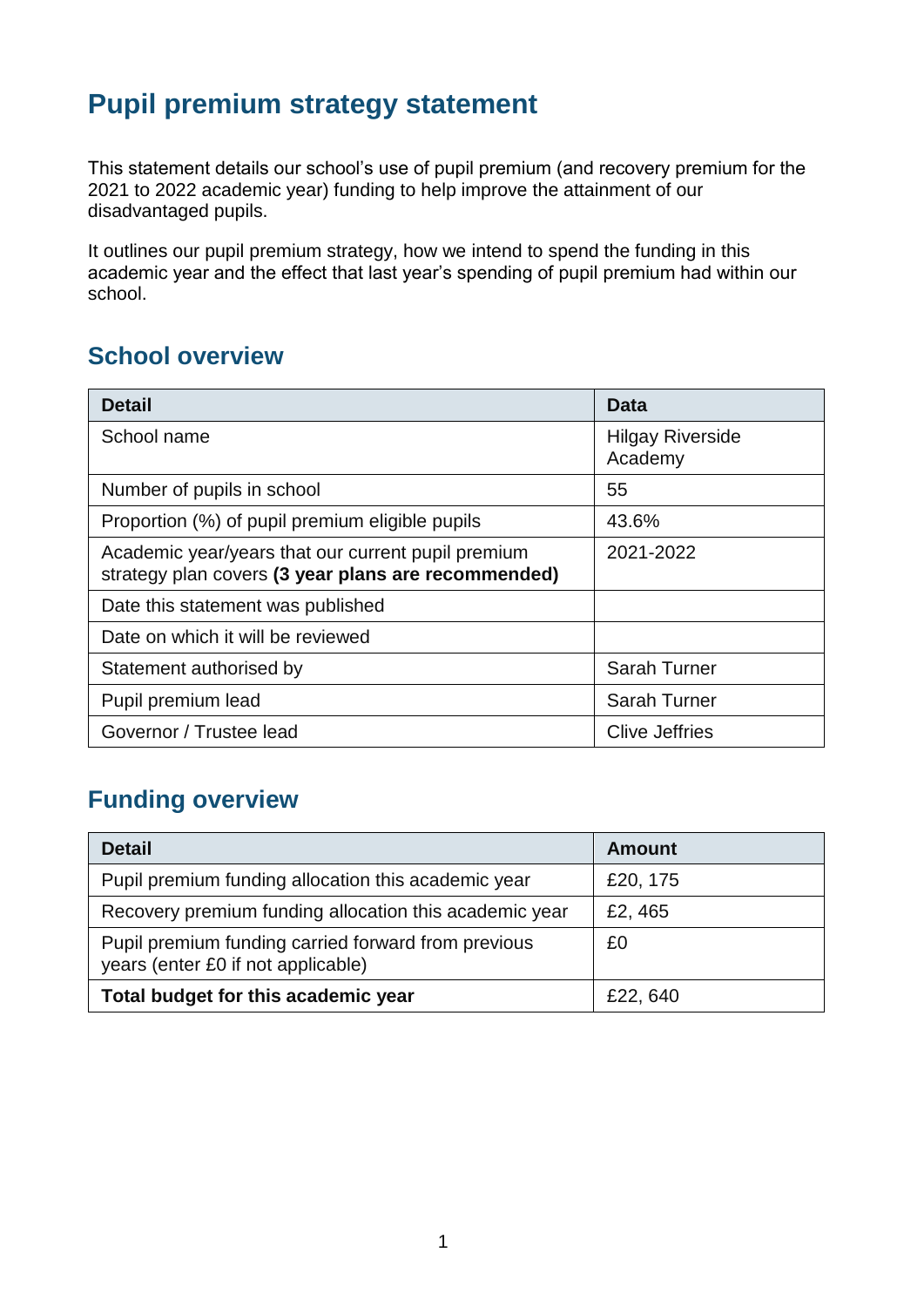# **Part A: Pupil premium strategy plan**

### **Statement of intent**

The purpose of the Pupil Premium funding is that it is deployed to narrow the gap in attainment between those from disadvantaged families and their peers.

At Ten Mile Bank Riverside Academy, we aim to improve the academic outcomes for our Pupil Premium children by providing a high quality education that enables them to attain and achieve in line with their peers. We aim to close the gap between advantaged and disadvantaged pupils. We recognise that not all Pupil Premium Pupils will be working below the expected standard. For all our Pupil Premium children, we will use this strategy to ensure they fulfil their potential from their individual starting point:

- To improve the outcomes for Pupil Premium students to bring their attainment at least in line with expected levels of progress
- To close any attainment gap between students in receipt of Pupil Premium and their peers
- To improve engagement with curriculum and enrichment opportunities

### **Challenges**

This details the key challenges to achievement that we have identified among our disadvantaged pupils.

| <b>Challenge</b><br>number | <b>Detail of challenge</b>                                                                    |
|----------------------------|-----------------------------------------------------------------------------------------------|
|                            | Missed learning time due to the pandemic including lack of engagement with<br>remote learning |
|                            | Low starting points                                                                           |
|                            | Lack of engagement in enrichment opportunities due to financial pressures                     |
|                            | Lack of support at home such as reading and homework                                          |

#### **Intended outcomes**

This explains the outcomes we are aiming for **by the end of our current strategy plan**, and how we will measure whether they have been achieved.

| Intended outcome                              | <b>Success criteria</b>                      |
|-----------------------------------------------|----------------------------------------------|
| Improved attainment outcomes for all children | Achieve in line or above national average at |
| in reading, writing and maths                 | KS2 for all pupils                           |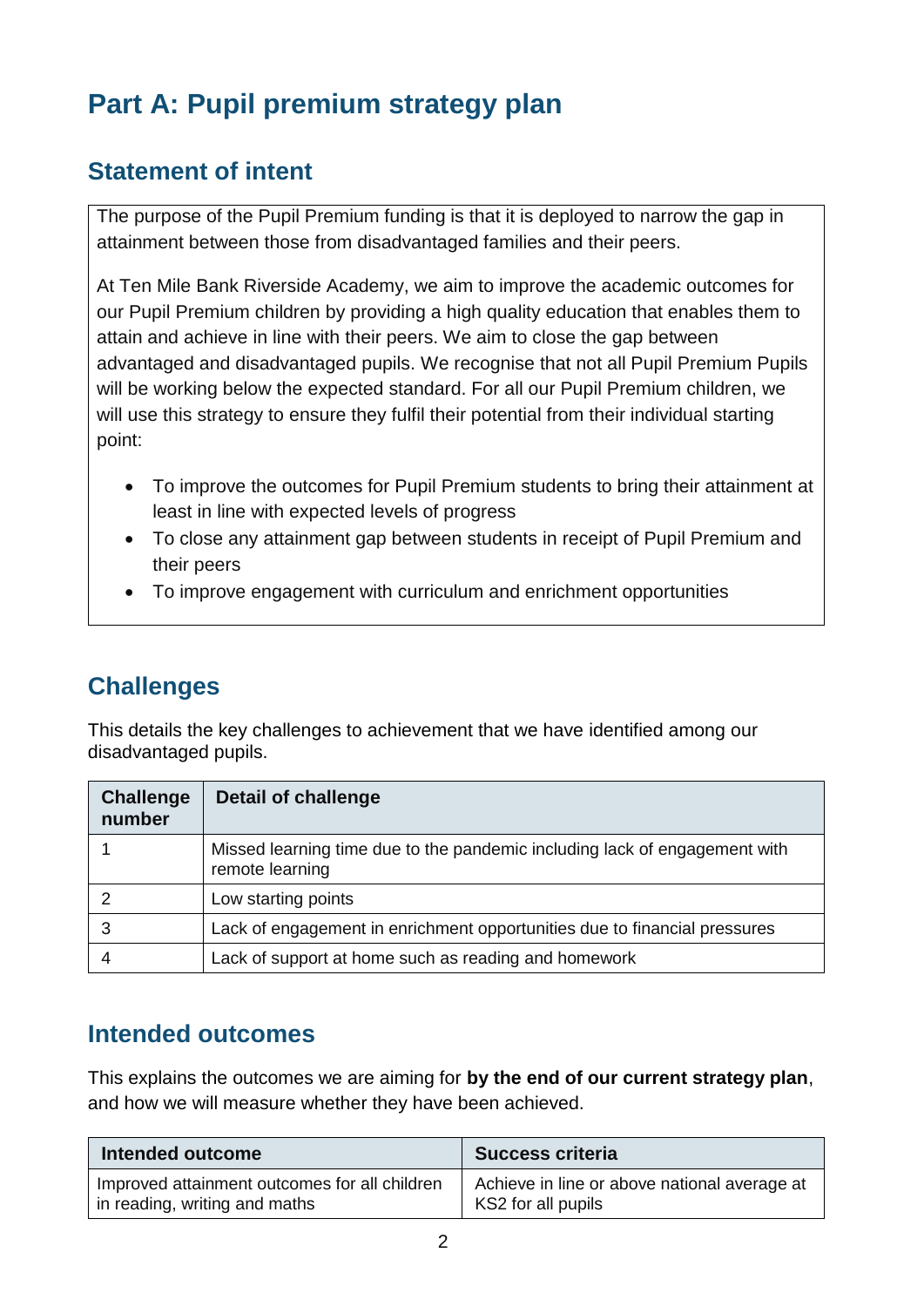| Improved progress outcomes for all children in<br>reading, writing and maths | Achieve in line or above national average<br>for progress at KS2 |
|------------------------------------------------------------------------------|------------------------------------------------------------------|
| Improved phonics results for Year 1                                          | Achieve in line or above national average in<br>Year 1 phonics   |
| Improved reading fluency                                                     | Reading assessment shows progress in<br>fluency                  |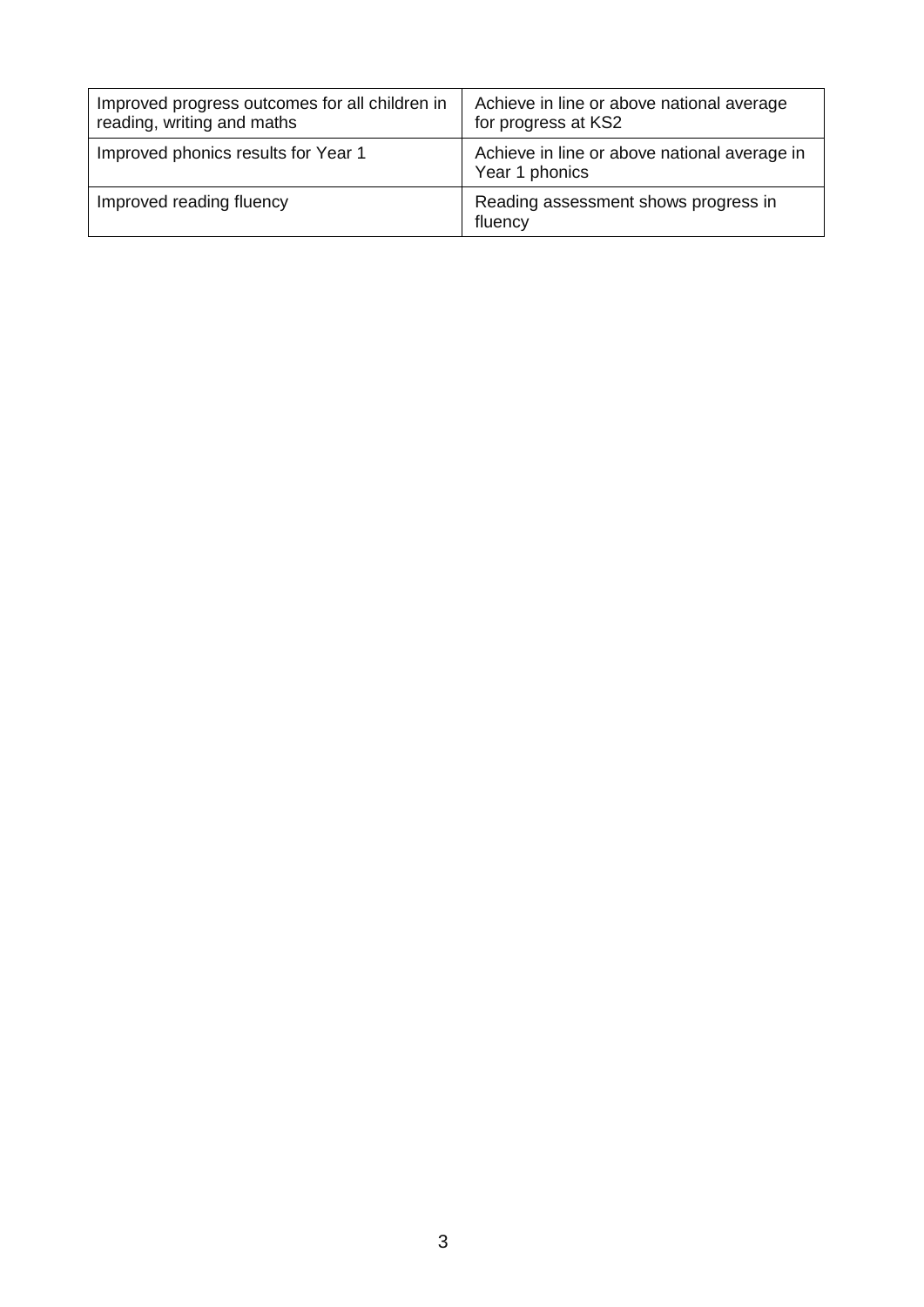## **Activity in this academic year**

This details how we intend to spend our pupil premium (and recovery premium funding) **this academic year** to address the challenges listed above.

#### **Teaching**

Budgeted cost: £ 1, 075

| <b>Activity</b>                              | <b>Evidence that supports this</b><br>approach                                           | <b>Challenge</b><br>number(s)<br>addressed |
|----------------------------------------------|------------------------------------------------------------------------------------------|--------------------------------------------|
| <b>TA CPD in Sounds</b><br>Write             | EEF – Tiered approach to improving<br>teaching by supporting professional<br>development | 1, 2                                       |
| Teacher CPD in<br>Sounds Write for KS2       | EEF - Tiered approach to improving<br>teaching by supporting professional<br>development | 1, 2                                       |
| Whole staff CPD in<br><b>TLAC</b> strategies | EEF - Tiered approach to improving<br>teaching by supporting professional<br>development | 1, 2                                       |
| Whole staff CPD in<br>reading strategies     | EEF – Tiered approach to improving<br>teaching by supporting professional<br>development | 1, 2, 4                                    |

#### **Targeted academic support**

Budgeted cost: £ 17, 371

| <b>Activity</b>                                                                                        | <b>Evidence that supports this</b><br>approach                                                     | <b>Challenge</b><br>number(s)<br>addressed |
|--------------------------------------------------------------------------------------------------------|----------------------------------------------------------------------------------------------------|--------------------------------------------|
| Small group activities -<br>catch up, keep up<br>interventions                                         | $EEF -$ tiered approach by providing<br>targeted academic support, and<br>structured interventions | 1, 2                                       |
| Targeted support within<br>classes - reading,<br>writing and maths<br>support                          | $EEF - tiered$ approach by providing<br>targeted academic support, and<br>structured interventions | 1, 2, 4                                    |
| Provision of additional<br>phonics sessions to<br>support children in<br>addition to daily<br>sessions | $EEF -$ tiered approach by providing<br>targeted academic support, and<br>structured interventions | 1, 2,                                      |
| Small group, and<br>individual, reading<br>sessions to increase                                        | $EEF -$ tiered approach by providing<br>targeted academic support, and<br>structured interventions | 1, 2, 4                                    |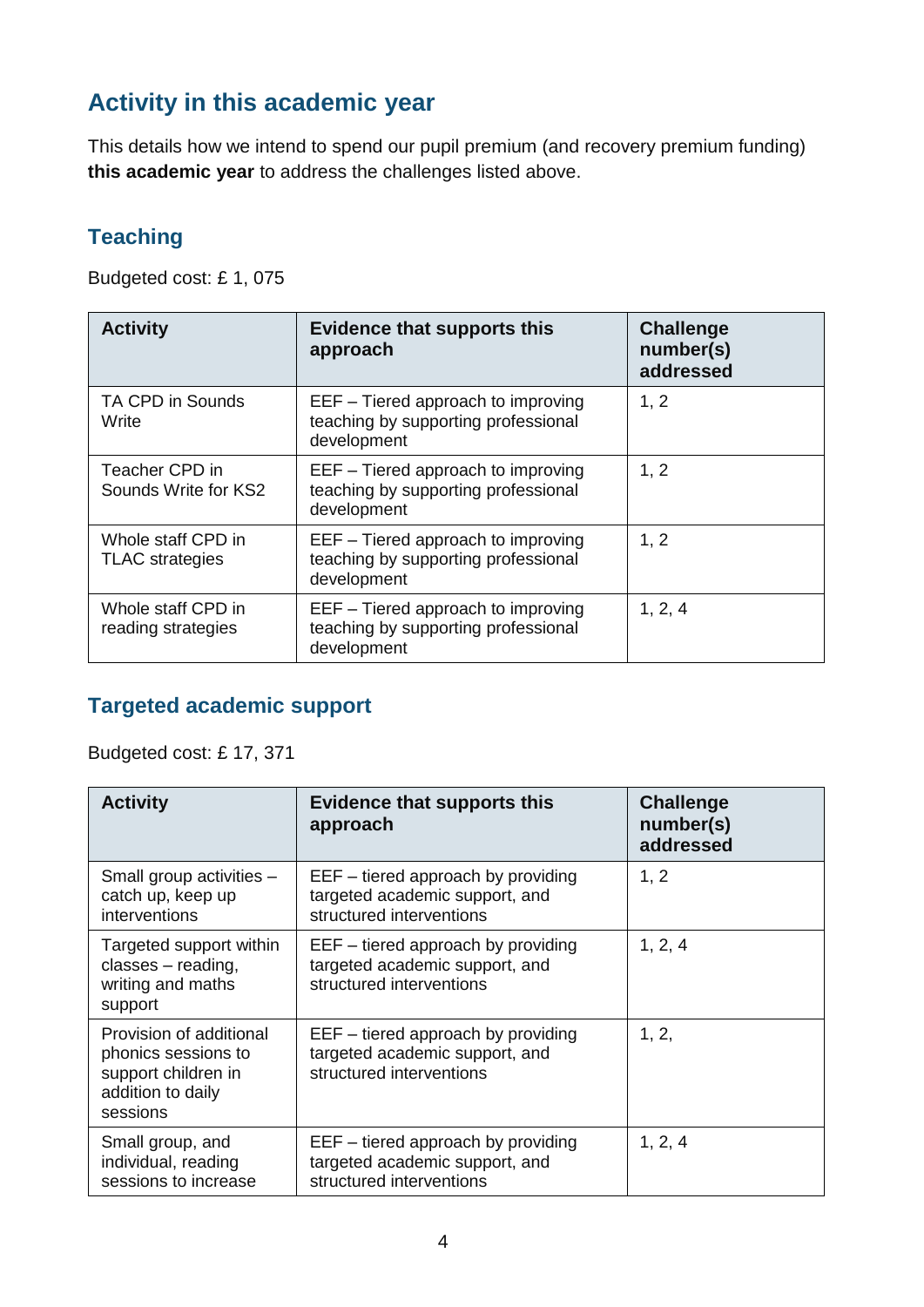## **Wider strategies**

Budgeted cost: £ 1, 880

| <b>Activity</b>                                                      | <b>Evidence that supports this</b><br>approach                                             | <b>Challenge</b><br>number(s)<br>addressed |
|----------------------------------------------------------------------|--------------------------------------------------------------------------------------------|--------------------------------------------|
| Financial support with<br>trips (including<br>residential) and clubs | $EEF - tiered$ approach $-$ wider<br>strategies to support children in<br>attending school | 3                                          |

## **Total budgeted cost: £ 20, 326**